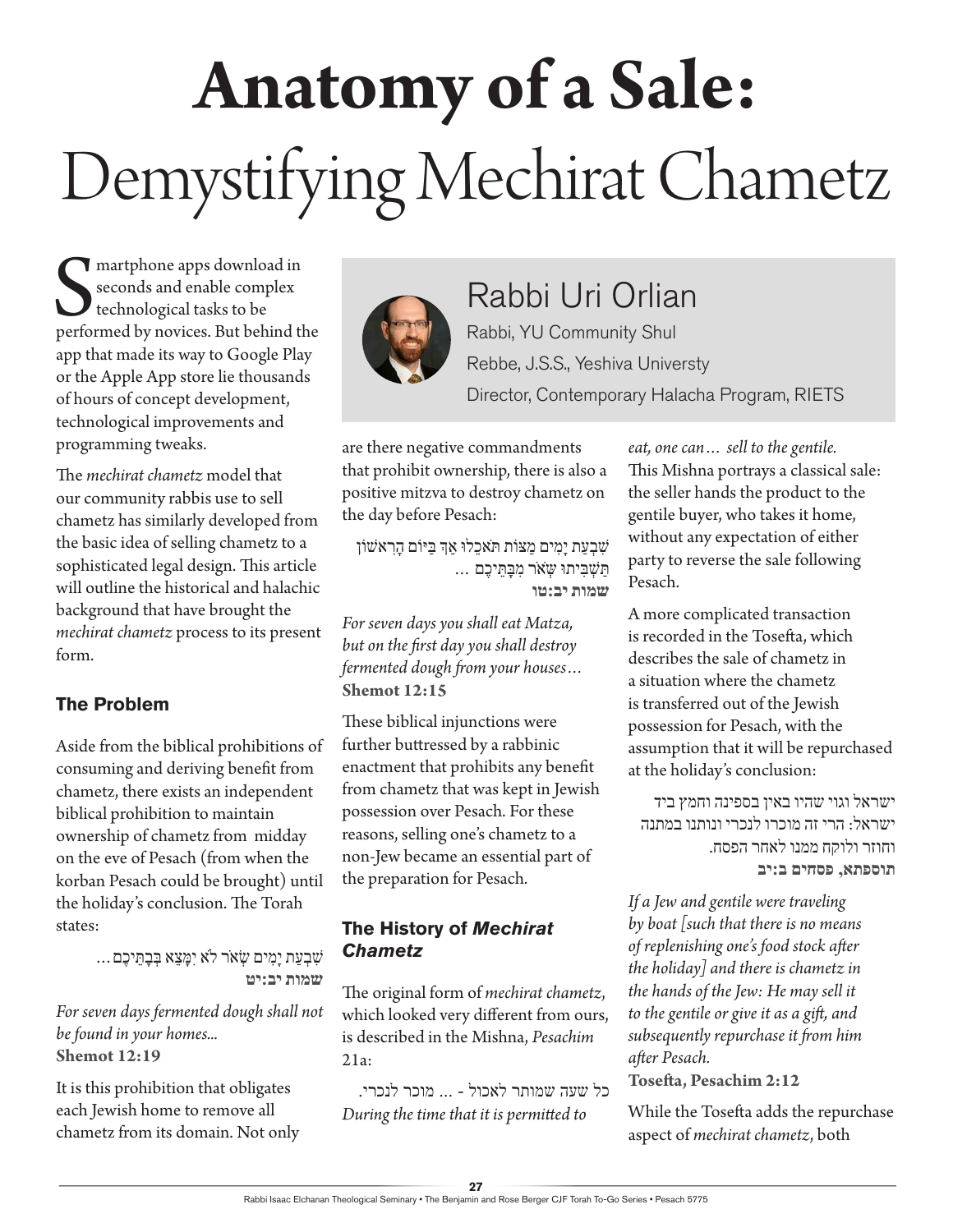the Mishna and Tosefta involve the physical transfer of the chametz from Jewish to non-Jewish domain. This was the form of *mechirat chametz* throughout ancient and medieval times, until the 1600's, as highlighted by the *Shulchan Aruch*:

חמץ של ישראל שעבר עליו הפסח, אסור בהנאה... ואם מכרו או נתנו לאינו יהודי שמחוץ לבית קודם הפסח, אע"פ שהישראל מכרו לאינו יהודי ויודע בו שלא יגע בו כלל עד לאחר הפסח ויחזור ויתננו לו, מותר ובלבד שיתננו לו מתנה גמורה בלי שום תנאי. **שולחן ערוך אורח חיים סימן תמח:ג**

*It is prohibited to benefit from chametz that belonged to a Jew over Pesach… and if he sold it or gave it to a Jew outside of his home before Pesach, even though the Jewish seller knows that the gentile will not touch the chametz at all until after Pesach, and afterwards, he will return the chametz, it is permitted, so long as the Jew gave it as a complete gift without any stipulation.* **Shulchan Aruch, Orach Chaim 448:3**

In the 1600's harsh anti-Semitic decrees precluded Jews from many professions. Among the professions that Jews were able to enter was whiskey production. While the original model of handing the box of chametz to the gentile next door was fine for small quantities, Jewish whiskey manufacturers needed to find a halachic means of transferring the ownership of their extensive chametz inventory in a way that would not involve moving an entire distillery's worth of barrels to gentile domain. Furthermore, the cash value of a distillery's inventory may appear prohibitive to a potential [gentile] chametz buyer. A number of suggestions were made to resolve these two issues and these discussions provide the foundation for modern day *mechirat chametz*.

#### *Kinyan*

Property is transferred from one individual to another only via a *kinyan —* a formal act of acquisition. Will and intent do not suffice to transfer ownership. Different types of property are transferred via different *kinyanim*: real estate, animals, and *metalt'lin*, movable items [like chametz] each has its own manner of acquisition.

While discussing the prohibition of *ona'ah,* price gouging, the Torah outlines precisely how movable objects are transferred:

> וְכִי־תִמְּכְרוּ מִמְּכָּר לַעֲמִיתֶךָ אוֹ קָנֹה מִיַּד עֲמִיתֶָך ַאל־ּתֹונּו אִיׁש אֶת־ָאחִיו: **ויקרא כה:יד**

*When you sell merchandise to your compatriot, or purchase from the hand of your compatriot, do not overcharge a man to his brother.* **Vayikra 25:14**

Armed with this pasuk, the Talmud presents an argument regarding what *kinyan* to utilize for selling *metalt'lin*:

אמר רבי יוחנן: דבר תורה מעות קונות... ריש לקיש אמר: משיכה מפורשת מן התורה. מאי טעמא דריש לקיש - אמר קרא: ... או קנה מיד עמיתך - דבר הנקנה מיד ליד. **בבא מציעא מז:**

*Rabbi Yochanan said, "Coins acquire according to Torah law."... Reish Lakish said, "Meshicha (pulling the item with one's hand) is explicit in the Torah." What is Reish Lakish's reasoning? The verse states "or purchase from the hand of your compatriot" - something that can be transferred from hand to hand.* **Bava Metzia 47b**

While R' Yochanan assumes that transfer of property is effected upon payment, Reish Lakish takes note of the superfluous words "from the hand" to learn that a sale is only effected by taking from the hand

of the seller, literally, regardless of whether or not payment has occurred.

The Talmud, *Bechorot* 13a,<sup>1</sup> points out that this discussion of effective *kinyanim* is limited by the term *amitecha*, your compatriot, which would indicate that the *kinyan* specified relates only to a sale to a fellow Jew, as opposed to a gentile. Hence, if we assume that a *Jew* acquires an object through a cash payment, it would follow that a *gentile* acquires in the opposite way through taking it by hand, *meshicha*. If a *Jew* acquires by taking it, a *gentile* would acquire via payment.

#### **Transferring Chametz via Cash Payment or Hand-off?**

How do we rule in this question? Since *mechirat chametz* involves transferring *metalt'lin* to a gentile, we must clarify if cash payment will suffice, or if each and every bit of chametz in each and every household will need to be lifted up by the hands of the gentile purchaser, which would make our modern *mechirat chametz* wholly impractical, if not impossible!

Rashi, *Kiddushin* 14b, follows Reish Lakish that a Jew acquires via *meshicha*, and a gentile, therefore, is *koneh* via cash payment. Rashi's grandson, Rabbeinu Tam,<sup>2</sup> on the other hand, rules inversely, like R' Yochanan, that a Jew acquires via money alone, and a gentile would therefore need to lift up an item in order to acquire it from the Jewish seller. Because of this dispute, Tosfot [in the context of selling an animal to a gentile] rules:

והרוצה לחוש לדברי רש"י ור"ת המקנה בהמה לעובד כוכבים לפוטרה מן הבכורה צריך שיתן העובד כוכבים כסף וגם משיכת העובד כוכבים. **תוספות, עבודה זרה עא.**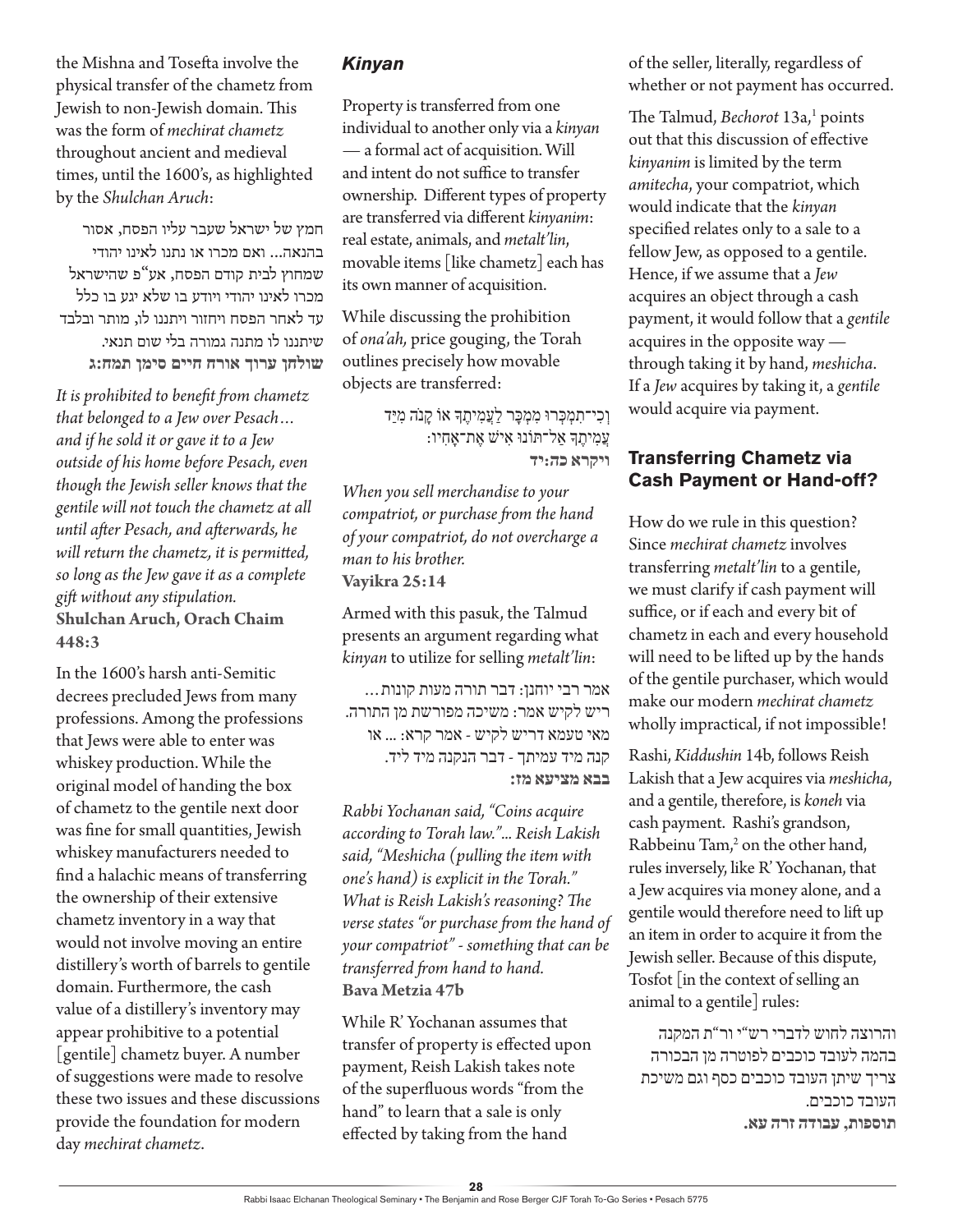*In order to account for the opinions of both Rashi and Rabbeinu Tam, if one wishes to sell an animal to a gentile in order to exempt it from the first-bornobligations, the gentile must pay for it with money in addition to pulling it by hand.* **Tosfot, Avodah Zarah 71a**

For this reason, our *mechirat chametz* does require the gentile to provide a cash payment to the seller before Pesach. But how will the gentile fulfill the *kinyan meshicha* on all of the boxes and bottles of chametz to satisfy Rabbeinu Tam's requirement of taking the merchandise in hand for the sale to be effective?

This question is what has led to the complexity and intricacy of the modern *mechira*. To ameliorate the possibility that the cash payment is not sufficient, and *meshicha* is necessary, yet not physically possible, rabbinic literature has suggested the performance of additional modes of *kinyan*, each of which carries additional complications, in the hope that between them all, a definitive and reliable transfer of chametz from Jewish owner to gentile buyer will transpire.

#### *Kinyan Chatzer*

The Torah teaches that a person's *chatzer*, courtyard, can acquire on his or her behalf. This means that if a property owner wishes to take possession of an item that is situated upon his property, the item belongs to the property owner. The Talmud clarifies the nature of this *kinyan*:

מר סבר: חצר משום ידה איתרבאי, כי היכי דאית לה יד - חצר נמי אית לה. ומר סבר: חצר משום שליחות איתרבאי בבא מציעא י:

*One opinion holds that chatzer is extended from the hand: just as a person*  *can acquire by taking into their hand, so too, into their property. The other opinion holds that chatzer functions like an agent.*

#### **Bava Metzia 10b**

Just as halacha recognizes the actions that a person's agent performs as though the act was performed by the person him or herself, so too, a person's real estate can serve as the agent to acquire objects on the property owner's behalf.

Accordingly, the Jew first sells or rents to the gentile<sup>3</sup> the space in the kitchen/pantry/wine-cellar where the chametz is stored. Once the gentile acquires legal rights to that [tiny] bit of real estate, he can subsequently acquire the Jew's chametz that is situated upon that plot via this *kinyan*  of *chatzer*, thereby bypassing entirely the potential need for a *meshicha* of each and every chametz item.

*Kinyan chatzer*, however, has its shortfalls as well, that make it problematic to rely upon as a substitute for the *meshicha*. The aforementioned Gemara in *Bava Metzia* mentioned the possibility that *chatzer*'s efficacy is premised upon the halachic construct of agency — that a person's property can acquire whatever is resting upon it. When applied to *mechirat chametz* specifically, there arises a fundamental obstacle:

The Talmud notes that when the Torah introduces the concept that a *shaliach*, agent can accomplish on behalf of his sender, it limits agency to "*attem*" - "you."

מה אתם בני ברית, אף שלוחכם בני ברית. **קידושין מא:**

*Just as you are people of the covenant, so too, your agents must be people of the covenant.* **Kiddushin 41b**

This teaches that the halachic concept of agency is limited to Jews specifically. The aforementioned Gemara, *Bava Metzia* suggested that *kinyan chatzer's* effectiveness is because the property serves as an agent to acquire whatever is situated upon it, on behalf of its owner. If so, *chatzer*, which works through agency, should not be an effective mode of *kinyan* for a gentile to acquire chametz.

#### *Kinyan Chalipin*

A similar issue may arise with another type of *kinyan*. In the Book of Ruth, we read

וְזֹאת לְפִנִים בְּיִשָׂראַל עַל־הַגְּאוּלָה וְעַל־ הַּתְמּורָ ה... ׁשָלַף אִיׁש נַעֲלֹו וְנָתַן לְרֵ עֵהּו וְז ֹאת הַּתְעּודָה ּבְיִׂשְרָ אֵל: **רות ד:ז**

*And this was the custom in Israel regarding sale and exchange… a man shall take off his shoe and hand to his friend, and this was the proof in Israel.* **Ruth 4:7**

This verse is the source for the *kinyan*  of *chalipin*, exchange, where one party<sup>4</sup> hands some item of value [in Ruth, a shoe was mentioned] to the other as a symbolic exchange, which in turn, transfers ownership of the actual item they wish to transfer. As such, the gentile should hand a personal belonging to the Jewish seller, thereby acquiring the Jew's chametz. The *Shach* (*Choshen Mishpat* 123:30), however, argues that *kinyan chalipin* should not work for a gentile. This can be supported by the very verse that is the source for *kinyan chalipin*, which concludes "*and this was the proof in Israel"-* which indicates its effectiveness as a mode of transfer in Israel, but not for a gentile.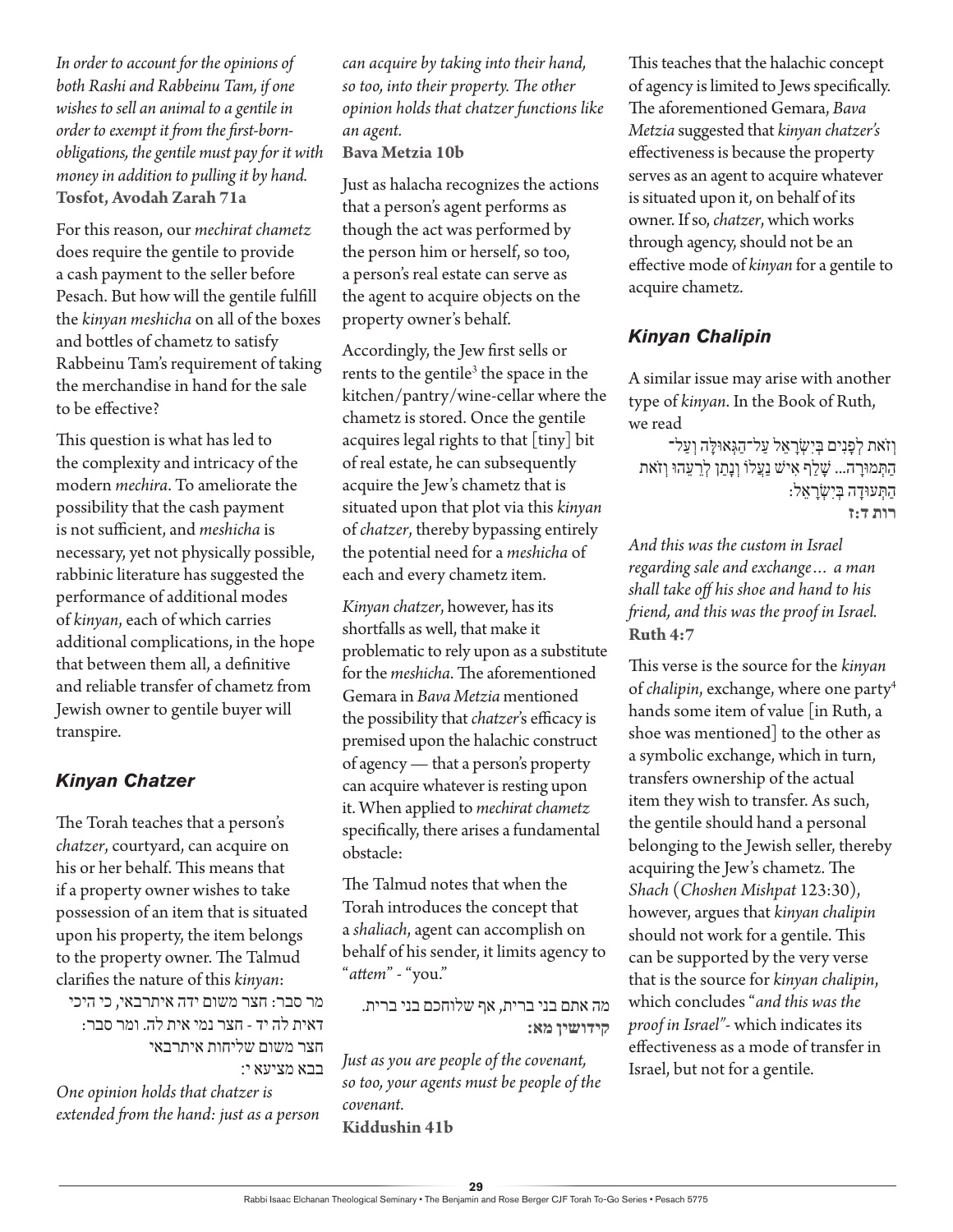There was a time when the famed 47th Street diamond industry in New York City was primarily composed of European Jews who signaled the conclusion of a deal with a handshake and an utterance of "*mazal u'beracha*! luck and blessing!"

#### *Kinyan Situmta*

Because of the impossibility of *meshicha*, and the questionable efficacy of *kesef, chatzer,* and *chalipin* as modes of acquisition, the contemporary *mechirat chametz* utilizes an additional, fourth *kinyan situmta.*

> האי סיטומתא קניא. למאי הלכתא?... באתרא דנהיגו למקני ממש - קנו. **בבא מציעא עד.**

*This Situmta acquires. For what purpose?... In a place where this is used to actually acquire, it acquires.* **Bava Metzia 74a**

Rashi explains that *situmta* means a label that was marked onto the wine merchant's barrels to indicate that a customer had purchased this part of his inventory. Rabbeinu Chananel,<sup>5</sup> however, suggests that *situmta* is a handshake that merchants commonly do to indicate the closing of a deal. He adds that so too, any other customary industry or region specific acts that demonstrate the mutual agreement of buyer and seller can also function as a halachically acceptable mode of acquisition, even though they aren't outlined in scripture or in the Talmud.

There was a time when the famed 47th Street diamond industry in New York City was primarily composed of European Jews who signaled the conclusion of a deal with a handshake and an utterance of "*mazal u'beracha*! — luck and blessing!" Rabbeinu Chananel would view that industry specific custom as a legally binding method of transfer for halachic purposes, as well.

In the U.S., auto sales are generally concluded with the signing of a lease or document of sale. Accordingly, even though use of a contract is not a recognized mode of acquisition for a car purchase in the eyes of halacha, it would be recognized as a binding *kinyan situmta* by virtue of it being the customary method of transaction. It follows, therefore, that our *mechirat chametz* incorporates both a signature and a handshake as an additional way of transferring chametz from Jew to Gentile.

This *kinyan*, too, may not be independently sufficient for our *mechira*. Inasmuch as the source for this mode of acquisition is a single section of the aforementioned Talmud, not all Rishonim interpret this passage as teaching us this new type of *kinyan*. The Ritva, indeed, offers an alternate explanation: *situmta* is merely a token that merchants hand to one another as a *kinyan chalipin*. The Ritva concludes his explanation by stating that customary modes of transaction do not have the capacity

to substitute for an established, Torahacceptable *kinyan*.

#### *Kinyan Agav*

In the effort to cover all bases, yet another *kinyan* is employed in the sale of chametz — *agav —* which literally means "on the back of," but can be understood as a "piggyback transfer." Consider the beracha recited on a bagel with cream cheese. Inasmuch as the cream cheese is secondary to the main food, the bagel, a beracha is recited only on the bagel, but extends to cover the cream cheese as well. This obviates any need for an independent beracha on the *tafel*, secondary food, the cream cheese, because it piggybacks on the *ikar*, primary food. Similarly, explains R' Shimon Shkop,6 the variety of possession in this world can be divided into two populations: real estate, and everything else. As the word "real" estate indicates, land ownership is in a position of significance above other possessions because it cannot be destroyed.7 *Kinyan agav* states that by dint of performing a *kinyan* on a piece of land, which is preeminent, the effect of that *kinyan* [the transfer of ownership] will simultaneously apply also to the less significant, moveable objects that are for sale.8

Accordingly, the *mechirat chametz* will include a sale or rental of any piece of land to the gentile buyer,<sup>9</sup> and by dint of that real estate acquisition [which is *ikar*], the buyer will simultaneously acquire all chametz [which is *tafel*] owned by the Jewish seller, wherever that chametz may be.<sup>10</sup>

Commentators dispute whether this piggyback *kinyan* is *de'oraita*, learned from scripture, or if it was created as a rabbinic institution. If *agav* is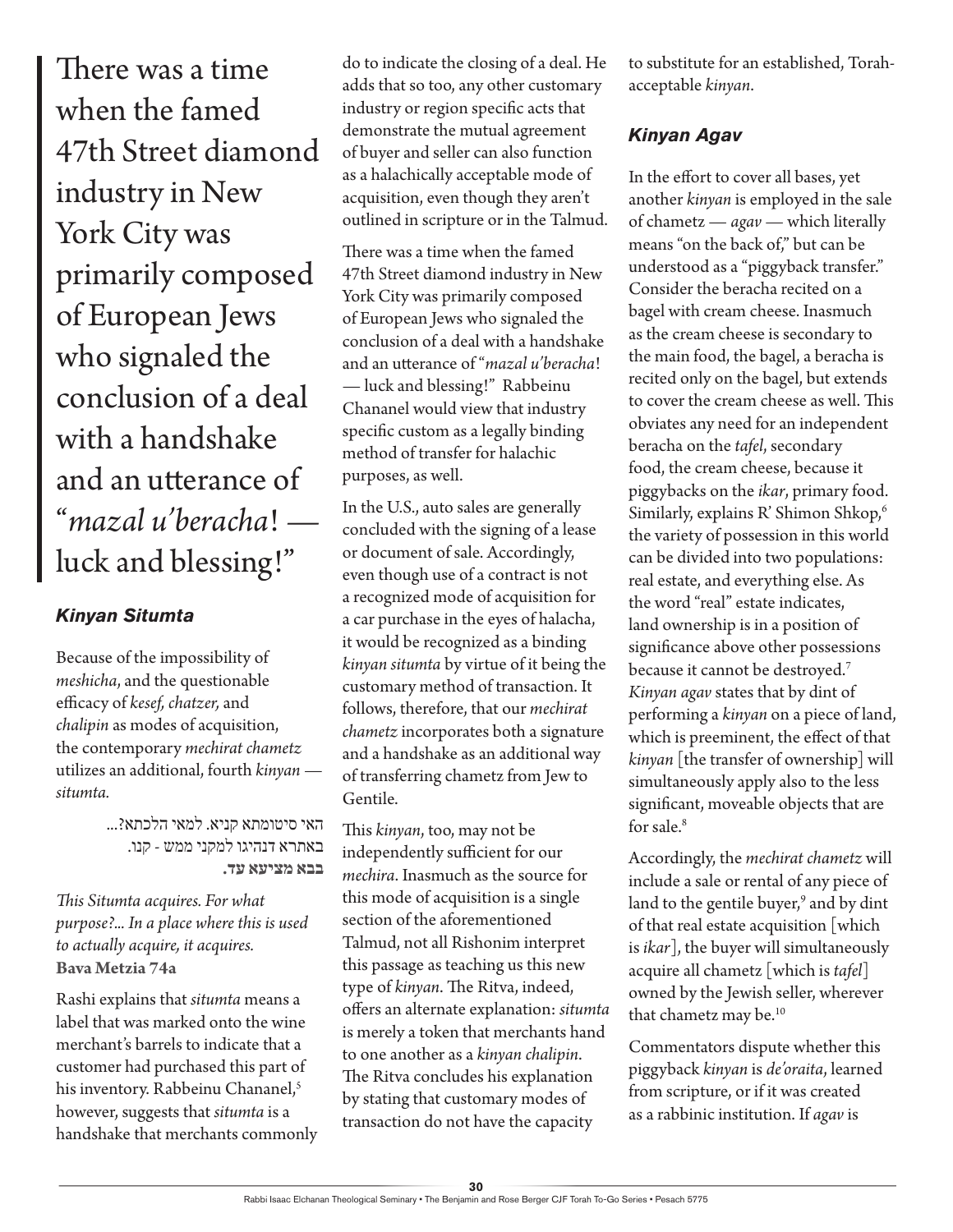indeed rabbinic, its application to *mechirat chametz* may be questionable, as follows: The entire enterprise of *mechirat chametz* is in order to prevent the Torah [ie. biblical] violation of owning chametz. Accordingly, the chametz should be removed from Jewish possession by a method of transaction that the Torah itself recognizes, so that according to biblical law, the chametz items are not owned by the Jew. Would *agav*, which is not a Torah authorized *kinyan* at all, rather merely rabbinically recognized as a method of transfer, have the capacity to make the chametz leave Jewish possession in the Torah's eyes? In other words, can a rabbinic *kinyan*  work to obviate a biblical prohibition? Perhaps not.

#### **Summary of** *Kinyanim*

In summary, the only definite way to transfer moveable objects [such as chametz] to a gentile is by cash payment (*kinyan kesef*) coupled with lifting each piece of chametz (*kinyan meshicha*). Since the latter is not feasible, the gentile also performs *kinyan chatzer, chalipin, situmta*, and *agav*, despite the shortfalls in each, in the hope that between all the *kinyanim*, the chametz will surely transfer from Jew to gentile.

#### **If I Sold My Chametz, Where is the Money?**

People often question the legitimacy of the chametz sale, after all, the chametz stays put, and the seller does not receive any compensation

from the alleged buyer. These issues notwithstanding, the sale is indeed for the full value of every bit of chametz. The way in which the finances are arranged are based on the Talmudic<sup>11</sup> concept of *zakef alav b'milveh*, which, loosely translated, means a down payment.

 If the chametz is worth \$5,000, a down payment of [let's say] \$100 will be handed over. This will constitute a *kinyan kesef* through which the gentile will acquire all \$5,000 worth of goods at that moment [before Pesach], and the outstanding \$4,900 will be converted into a loan that is due at some later date. [The sale is absolute, such that even if the gentile defaults on the outstanding loan, the effect of the sale will not be negated].

For the purposes of a chametz sale, the ideal due date would be the night after Pesach concludes. At that time, the gentile must pay the outstanding \$4,900. If he chooses to pay in cash, the monies will be carefully divided among the sellers to compensate them for the chametz that was purchased from them. If the buyer prefers, he can repay the outstanding \$4,900, not in cash, but in the form of the \$4,900 worth of chametz that he now owns. If he chooses this latter option, which most chametz buyers do, the gentile's chametz sitting in the kitchens and pantries of the Jews' homes will revert back to its original, Jewish ownership in place of its value being returned in cash.

This financial setup enables the chametz to be entirely out of Jewish possession for the duration of Pesach,

## Can a rabbinic *kinyan* work to obviate a biblical prohibition? Perhaps not.

but, if the gentile so desires, revert back to Jewish ownership immediately after the chametz prohibition expires.

#### **The Moral of the Mechira**

Rabbinic literature views chametz as symbolic of the *Yetzer Hara*, evil inclination. The dough that has been left alone until it has the opportunity to sour and rise represents man's tendency towards laziness, sloth and procrastination.

*Mechirat chametz* is but one of numerous attempts to rid ourselves of all chametz in our possession. It can be included with *bitul*, nullification of chametz, *bedika*, searching out chametz, and *bi'ur*, destroying chametz. May our involvement in these chametz- eradicating activities be an outward expression of our inner desire to rid ourselves of those negative traits that chametz embodies, releasing us from the shackles of bondage to our inner weaknesses, so that we may become free on this holiday of freedom.

#### **Notes**

- 1. Which deals with selling an animal to a gentile in order to avert the need to sacrifice its first born offspring.
- 2. Cited in Tosfot, *Kiddushin* 14b.
- 3. While there is a dispute if a gentile acquires *mitalt'lin* through cash or *meshicha*, it is agreed that he can rent real estate via cash alone [real estate purchases may require signing a document of sale in addition to a payment]. So our *mechirat chametz* will involve two cash payments: one for the chametz, and a separate payment to acquire the real estate upon which the chametz is situated.
- 4. There is a dispute in *Bava Metzia* 47b, whether the buyer hands the symbolic item to the seller, or vice versa.
- 5. Cited in Rosh, *Bava Metzia* 5:72.
- 6. *Sefer Sha'arei Yosher*.
- 7. This is reflected in secular law, as well, inasmuch as certain law codes recognize the sale/transfer of land only when a deed